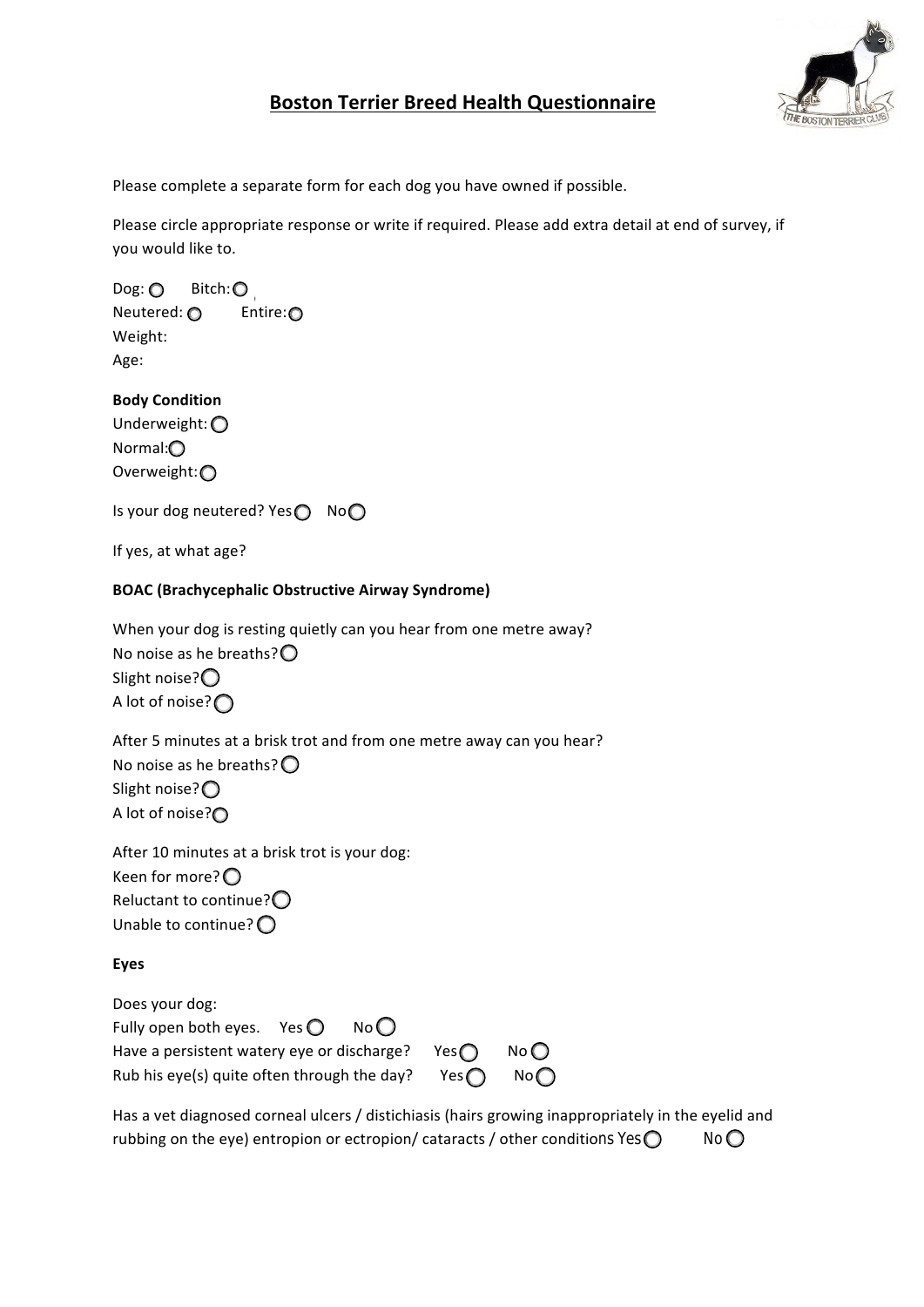

| ۰.<br>. .<br>×<br>× |  |
|---------------------|--|
|---------------------|--|

Has your dog suffered from ear infections? Yes  $\bigcirc$  No $\bigcirc$ 

#### **Lameness**

Has your dog been persistently lame?  $\blacksquare$  Yes  $\bigcirc$  No  $\bigcirc$ If yes, was a cause found? Hips / Slipping patellas (kneecaps) / Other cause.

| Was this diagnosed by a vet?                        | Yes $\bigcap$ No $\bigcap$ |
|-----------------------------------------------------|----------------------------|
| Does your dog suffer from arthritis? Yes $\bigcirc$ | No $\bigcap$               |
| Has your dog had overgrown nails? Yes $\bigcirc$    | No                         |

#### **Spinal problems**

| Has your dog had?       |                                                            |
|-------------------------|------------------------------------------------------------|
|                         | Hemivertibrae (Would need veterinary diagnosis) $\bigcirc$ |
| Slipped disc $\bigcirc$ |                                                            |
| Spondylitis             |                                                            |
| Spondylosis             |                                                            |
| Arthritis               |                                                            |
| Other.                  |                                                            |

#### **Skin**

| No $\bigcirc$<br>Has your dog had any skin problems needing treatment around the skin folds? Yes $\bigcirc$ . |
|---------------------------------------------------------------------------------------------------------------|
|---------------------------------------------------------------------------------------------------------------|

If yes where? Face, Base of tail, Other

| Has your dog suffered from hair loss / itchy skin problems? Yes $\bigcirc$ | No |
|----------------------------------------------------------------------------|----|
|                                                                            |    |

| Had any other serious skin problems? Yes $\bigcirc$ |  | $No$ $\bigcirc$ |
|-----------------------------------------------------|--|-----------------|
|-----------------------------------------------------|--|-----------------|

If yes please add more details at end of form.

#### **Mouth and Teeth**

| Has your dog had infections of the gums? Yes $\bigcirc$ No $\bigcirc$ |                              |  |
|-----------------------------------------------------------------------|------------------------------|--|
| Has your dog had tooth infections?                                    | Yes $\bigcirc$ No $\bigcirc$ |  |
| Had other mouth problems?                                             | Yes $\bigcirc$ No $\bigcirc$ |  |

#### **Kidneys and Bladder**

| Has your dog had:<br>Cystitis $\bigcirc$                          |                       |               |
|-------------------------------------------------------------------|-----------------------|---------------|
| Bladder stones / blockage (unable to pass urine) $\bigcirc$       |                       |               |
| Has your dog been diagnosed with a kidney problem? Yes $\bigcirc$ |                       | No $\bigcirc$ |
| Liver                                                             |                       |               |
| Has your dog been diagnosed with a liver problem?                 | Yes $\mathbf \bullet$ | $No$ $O$      |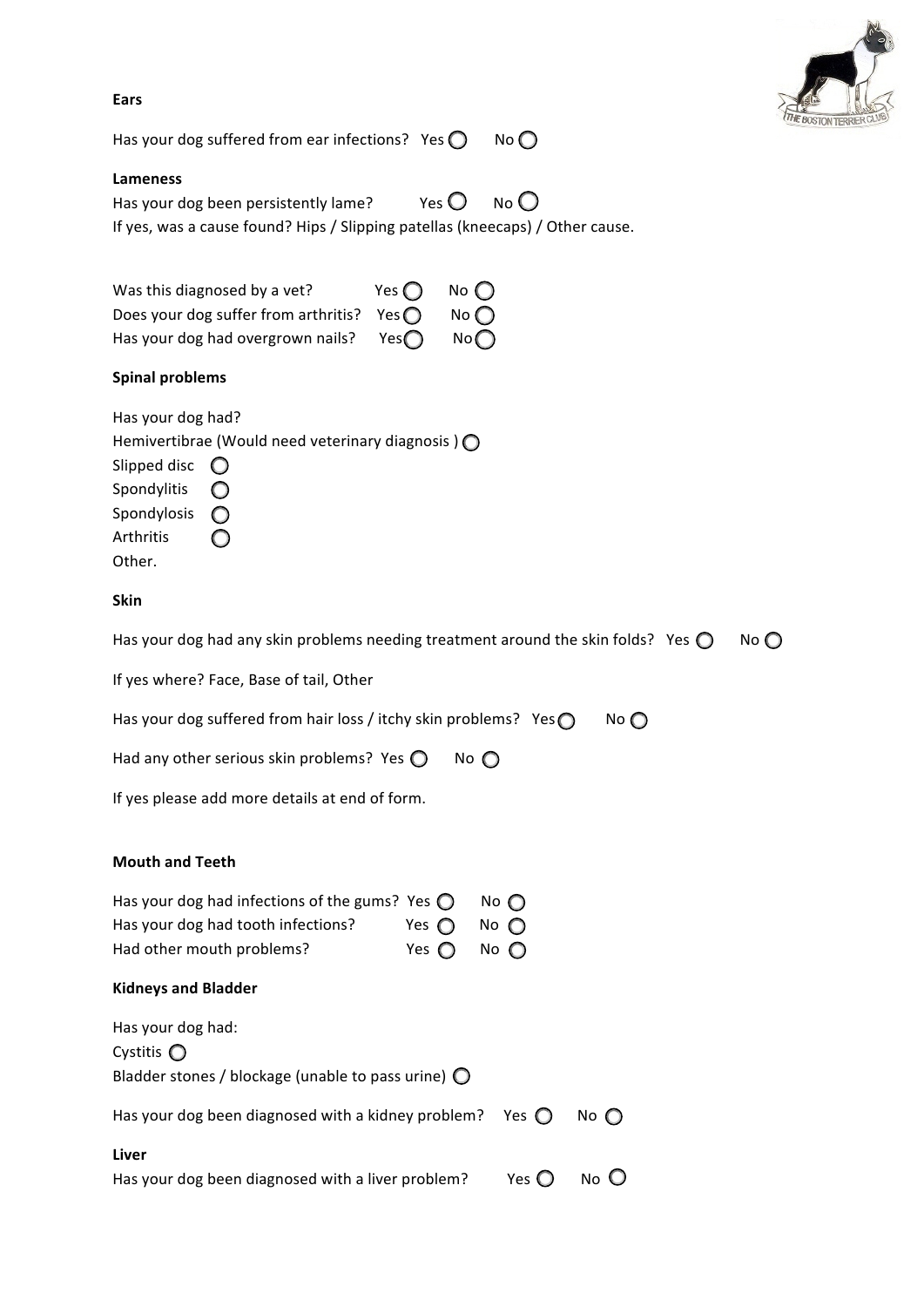| <b>Heart</b><br>Has your dog been diagnosed with a heart problem?<br>Yes $\bigcirc$<br>No                                           |  |  |  |
|-------------------------------------------------------------------------------------------------------------------------------------|--|--|--|
| Respiration<br>Has your dog been diagnosed with a breathing problem? Yes $\bigcap$<br>No                                            |  |  |  |
| If yes please give diagnosis from vet.                                                                                              |  |  |  |
| <b>Stomach and intestines</b>                                                                                                       |  |  |  |
| Does your dog vomit or regurgitate a small amount of food/froth?<br>Sometimes $\bigcirc$<br>Often<br>$\bigcirc$<br>Never $\bigcirc$ |  |  |  |
| Does your dog have diarrhoea?<br>Often<br>Sometimes $\bigcirc$<br>Never $\bigcirc$<br>◯                                             |  |  |  |
| Does your dog suffer from? Blocked anal glands / Infected anal glands<br>Yes $\bigcirc$ No $\bigcirc$                               |  |  |  |
| <b>Reproductive system</b>                                                                                                          |  |  |  |
| Did your bitch suffer from mammary tumours? Yes $\bigcirc$ No $\bigcirc$                                                            |  |  |  |
| Was your bitch spayed for medical reasons?<br>Yes $\bigcap$<br>No                                                                   |  |  |  |
| If yes please give details.                                                                                                         |  |  |  |
|                                                                                                                                     |  |  |  |
| Was your dog neutered for medical reasons? Yes $\bigcirc$ No $\bigcirc$                                                             |  |  |  |
| If yes please give details.                                                                                                         |  |  |  |

## **General problems**

Has your dog been diagnosed by a vet with any of the following?

| Epilepsy                                          | Yes $\bigcirc$ No $\bigcirc$ |                              |  |
|---------------------------------------------------|------------------------------|------------------------------|--|
| Cushings Syndrome Yes $\bigcirc$ No $\bigcirc$    |                              |                              |  |
| <b>Diabetes</b>                                   | Yes $\bigcirc$ No $\bigcirc$ |                              |  |
| Deafness                                          |                              | Yes $\bigcirc$ No $\bigcirc$ |  |
| Cancer                                            |                              | Yes $\bigcirc$ No $\bigcirc$ |  |
| Diaphragmatic hernia Yes $\bigcirc$ No $\bigcirc$ |                              |                              |  |